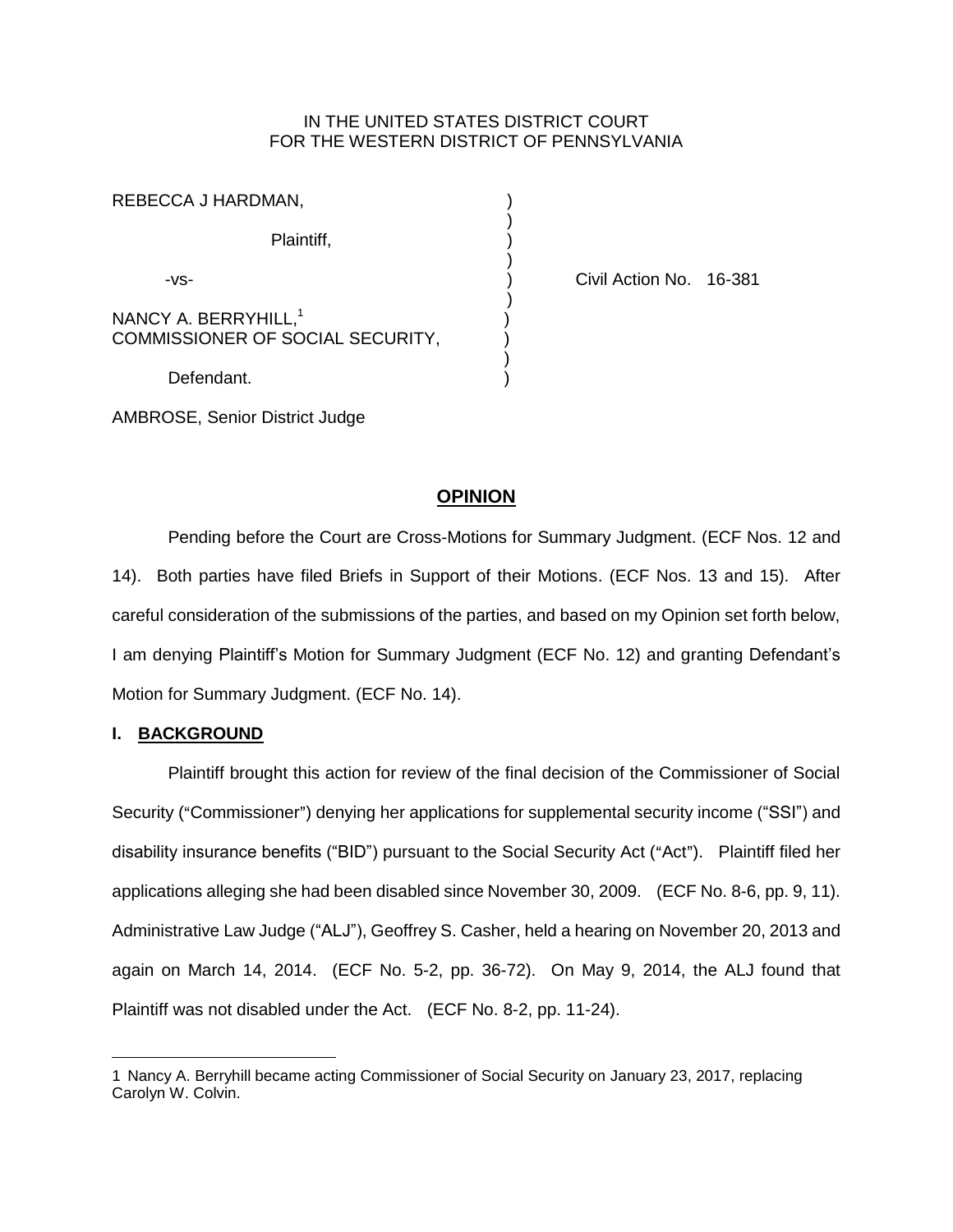After exhausting all administrative remedies, Plaintiff filed the instant action with this court. The parties have filed Cross-Motions for Summary Judgment. (ECF Nos. 12 and 14). The issues are now ripe for review.

### **II. LEGAL ANALYSIS**

#### **A. Standard of Review**

The standard of review in social security cases is whether substantial evidence exists in the record to support the Commissioner's decision. Allen v. Bowen, 881 F.2d 37, 39 (3d Cir. 1989). Substantial evidence has been defined as "more than a mere scintilla. It means such relevant evidence as a reasonable mind might accept as adequate." Ventura v. Shalala, 55 F.3d 900, 901 (3d Cir. 1995), *quoting Richardson v. Perales,* 402 U.S. 389, 401 (1971). Additionally, the Commissioner's findings of fact, if supported by substantial evidence, are conclusive. 42 U.S.C. '405(g); *Dobrowolsky v. Califano,* 606 F.2d 403, 406 (3d Cir. 1979). A district court cannot conduct a *de novo* review of the Commissioner's decision or re-weigh the evidence of record. *Palmer v. Apfel,* 995 F.Supp. 549, 552 (E.D. Pa. 1998). Where the ALJ's findings of fact are supported by substantial evidence, a court is bound by those findings, even if the court would have decided the factual inquiry differently. *Hartranft v. Apfel*, 181 F.3d 358, 360 (3d Cir. 1999). To determine whether a finding is supported by substantial evidence, however, the district court must review the record as a whole. *See,* 5 U.S.C. §706.

To be eligible for social security benefits, the plaintiff must demonstrate that he cannot engage in substantial gainful activity because of a medically determinable physical or mental impairment which can be expected to result in death or which has lasted or can be expected to last for a continuous period of at least 12 months. 42 U.S.C. §423(d)(1)(A); *Brewster v. Heckler,* 786 F.2d 581, 583 (3d Cir. 1986).

The Commissioner has provided the ALJ with a five-step sequential analysis to use when evaluating the disabled status of each claimant. 20 C.F.R. §404.1520(a). The ALJ must

2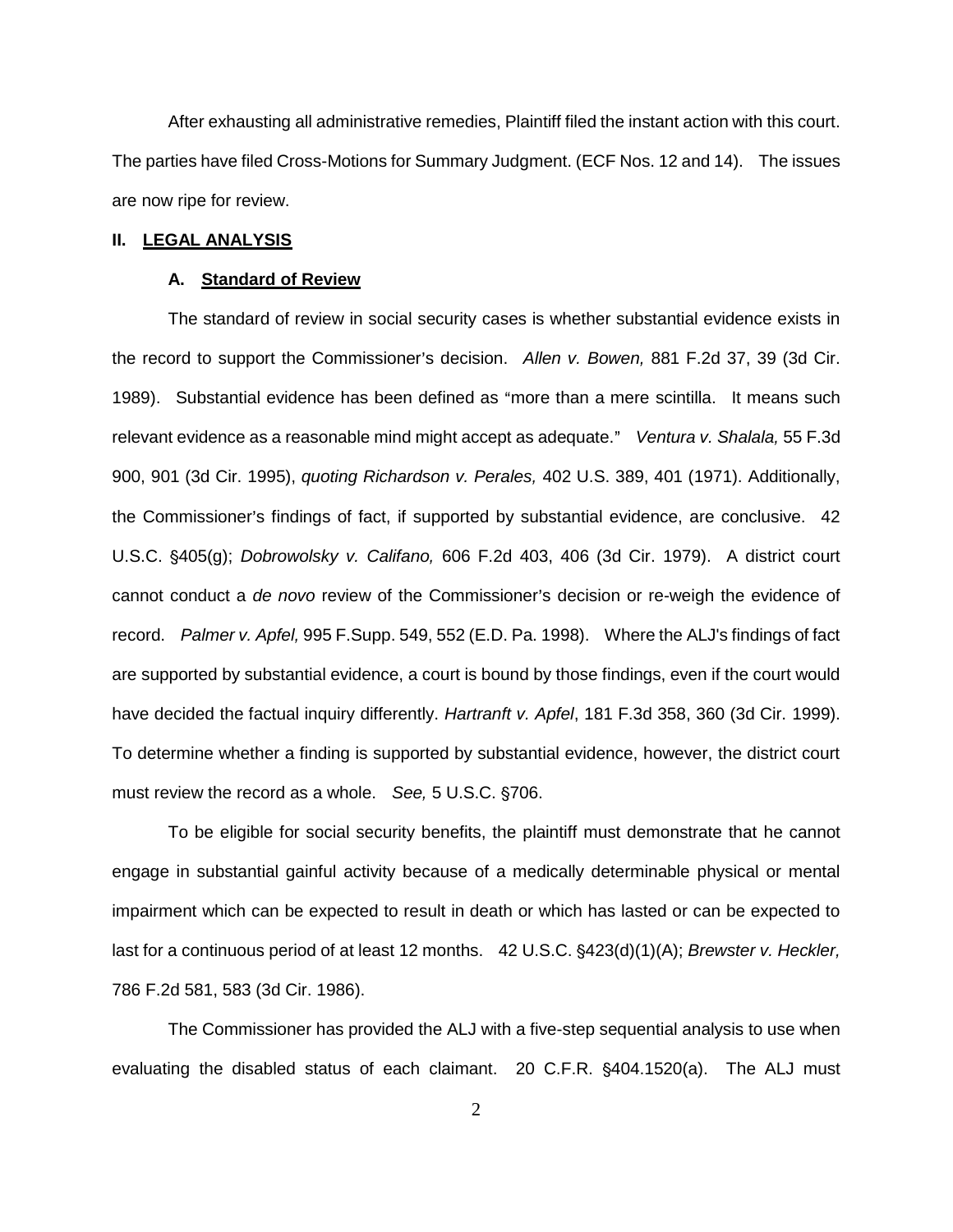determine: (1) whether the claimant is currently engaged in substantial gainful activity; (2) if not, whether the claimant has a severe impairment; (3) if the claimant has a severe impairment, whether it meets or equals the criteria listed in 20 C.F.R., pt. 404, subpt. P., appx. 1; (4) if the impairment does not satisfy one of the impairment listings, whether the claimant's impairments prevent him from performing his past relevant work; and (5) if the claimant is incapable of performing his past relevant work, whether he can perform any other work which exists in the national economy, in light of his age, education, work experience and residual functional capacity. 20 C.F.R. '404.1520. The claimant carries the initial burden of demonstrating by medical evidence that he is unable to return to his previous employment (steps 1-4). *Dobrowolsky*, 606 F.2d at 406. Once the claimant meets this burden, the burden of proof shifts to the Commissioner to show that the claimant can engage in alternative substantial gainful activity (step 5). *Id.*

A district court, after reviewing the entire record may affirm, modify, or reverse the decision with or without remand to the Commissioner for rehearing. *Podedworny v. Harris,* 745 F.2d 210, 221 (3d Cir. 1984).

#### **B. Weighing of Opinion Evidence**

Plaintiff asserts that the ALJ erred in weighing the medical opinion evidence. (ECF No. 13). First, Plaintiff argues that the ALJ failed to place the appropriate weight on the mental health opinions of her treating psychiatrist and the consulting psychological examiner. (ECF No. 13, pp. 12-15). Plaintiff also submits that the ALJ erred in rejecting the opinion of the physical medical examiner. (ECF No. 13, p. 15). As a result, Plaintiff submits that the case should be reversed or remanded. *Id*.

The amount of weight accorded to medical opinions is well-established. Generally, the ALJ will give more weight to the opinion of a source who has examined the claimant than to a non-examining source. 20 C.F.R. § 416.927(c)(1). In addition, the ALJ generally will give more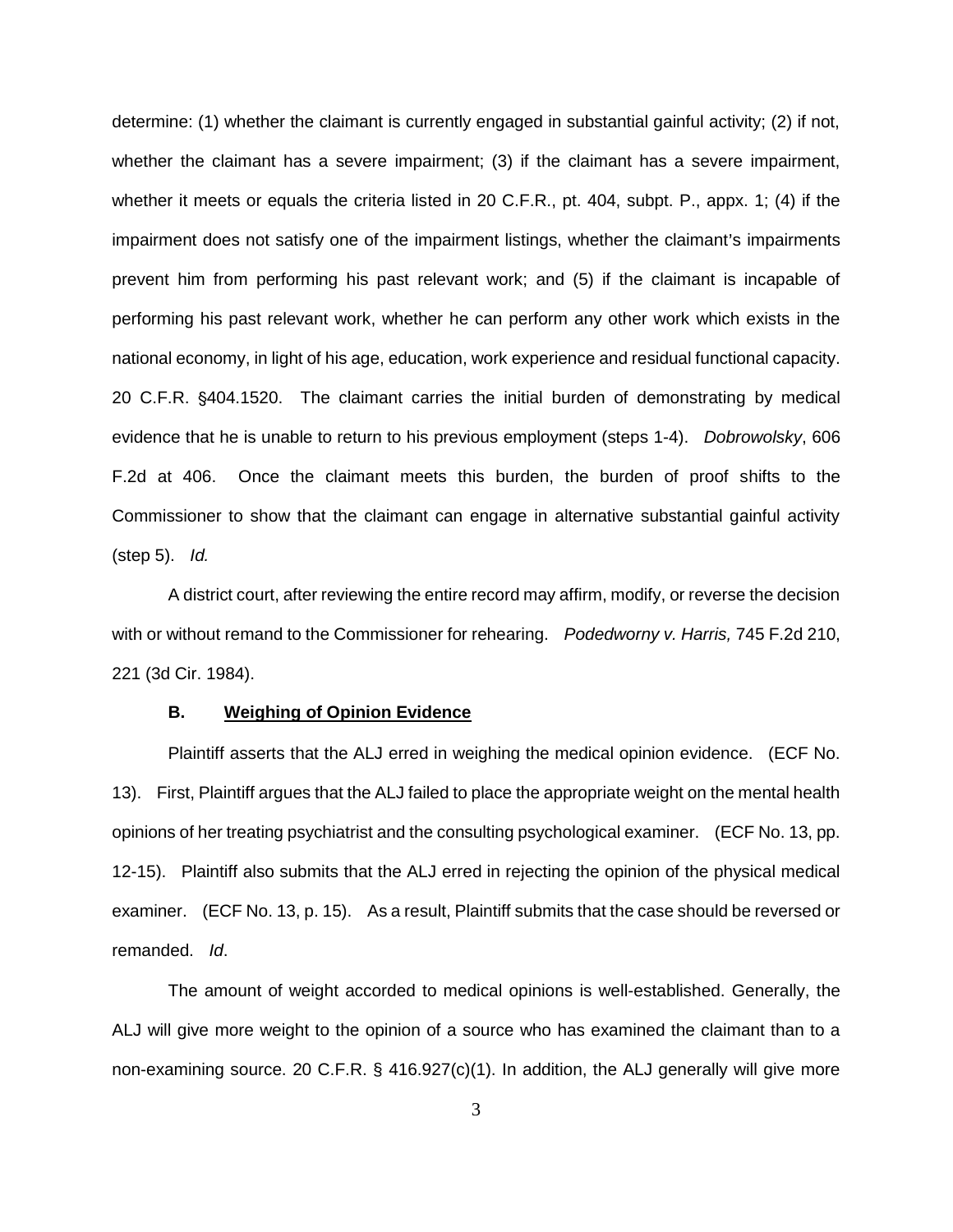weight to opinions from a treating physician, "since these sources are likely to be the medical professionals most able to provide a detailed, longitudinal picture of [a claimant's] medical impairment(s) and may bring a unique perspective to the medical evidence that cannot be obtained from the objective medical findings alone or from reports of individual examinations, such as consultative examinations or brief hospitalizations." *Id.* § 416.927(c)(2). If the ALJ finds that "a treating source's opinion on the issue(s) of the nature and severity of [a claimant's] impairment(s) is well-supported by medically acceptable clinical and laboratory diagnostic techniques and is not inconsistent with the other substantial evidence [of] record," he must give that opinion controlling weight. *Id.* Also, "the more consistent an opinion is with the record as a whole, the more weight [the ALJ generally] will give to that opinion." *Id.* § 416.927(c)(4).

In the event of conflicting medical evidence, the Court of Appeals for the Third Circuit has explained:

"A cardinal principle guiding disability determinations is that the ALJ accord treating physicians' reports great weight, especially 'when their opinions reflect expert judgment based on continuing observation of the patient's condition over a prolonged period of time.'" *Morales v. Apfel*, 225 F.3d 310, 317 (3d Cir. 2000) (*quoting Plummer v. Apfel*, 186 F.3d 422, 429 (3d Cir. 1999)). However, "where . . . the opinion of a treating physician conflicts with that of a non-treating, non-examining physician, the ALJ may choose whom to credit" and may reject the treating physician's assessment if such rejection is based on contradictory medical evidence. *Id.* Similarly, under 20 C.F.R. § 416.927(d)(2), the opinion of a treating physician is to be given controlling weight only when it is well-supported by medical evidence and is consistent with other evidence in the record.

*Becker v. Comm'r of Social Sec. Admin.*, No. 10-2517, 2010 WL 5078238, at \*5 (3d Cir. Dec. 14, 2010). Although the ALJ may choose whom to credit when faced with a conflict, he "cannot reject evidence for no reason or for the wrong reason." *Diaz v. Comm'r of Soc. Security*, 577 F.3d 500, 505 (3d Cir. 2009).

With regard to the opinion evidence related to Plaintiff's mental limitations, Plaintiff first argues that the ALJ erred in discounting the opinion of Dr. Carosso, the psychological consultative examiner. The ALJ gave Dr. Carosso's opinion little weight because it was not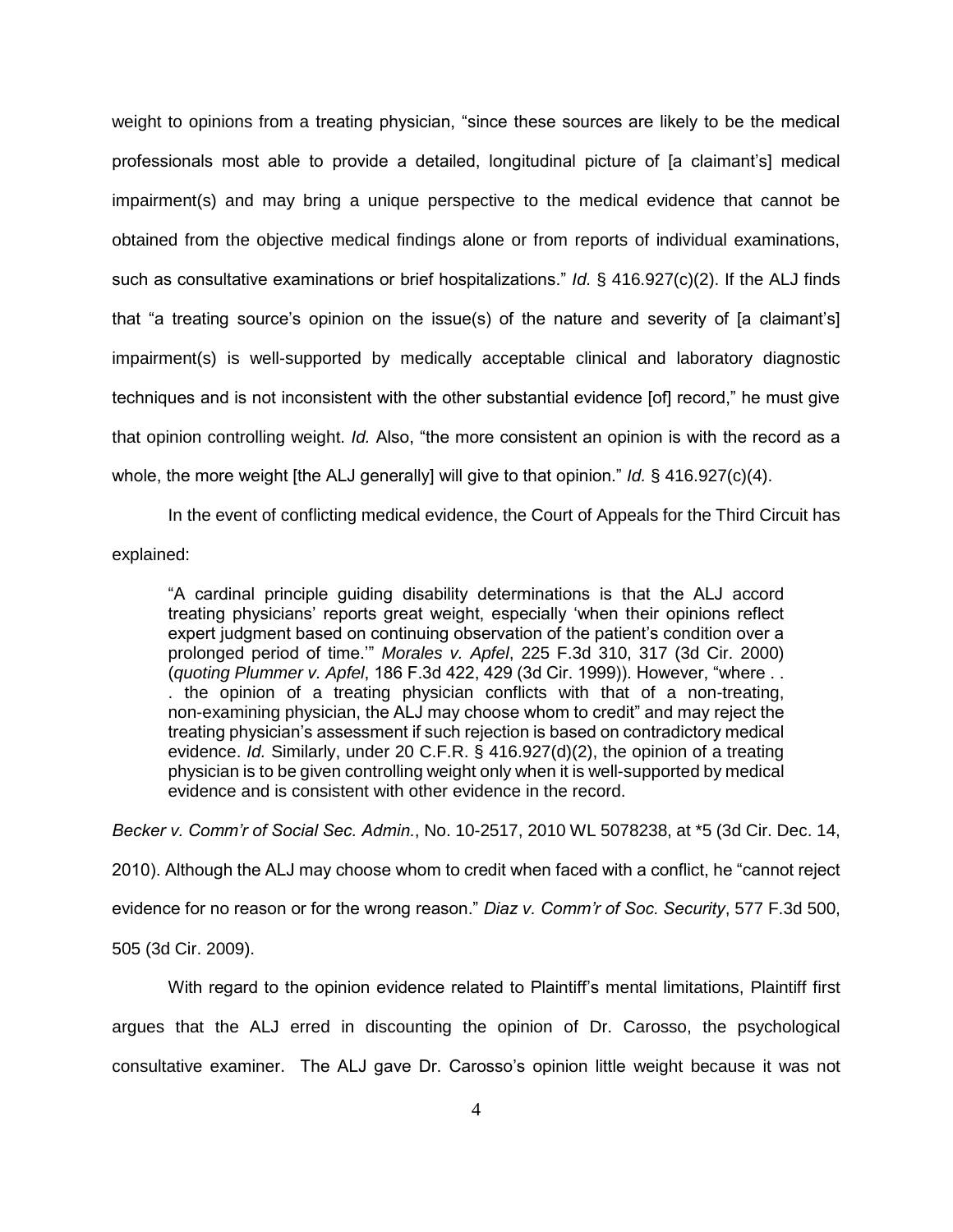consistent with his own objective findings and his assessed GAF score and his conclusion that Plaintiff "can sustain attention and perform simple and repetitive tasks; understand, retain and follow instructions; and manage her finances." (ECF No. 8-2, p. 21). He also found Dr. Carosso's opinions were inconsistent with other evidence of record, including other opinion evidence. (ECF No. 8-2, pp. 11-22). These are valid and acceptable reasons for discounting opinion evidence. See, 20 C.F.R. §§404.1527; 416.927 (Evaluating Opinion Evidence).<sup>2</sup> Based on the same, I am able to conduct a proper and meaningful review. I find the reasons given by the ALJ in weighing Dr. Carosso's opinion were sufficiently explained and supported by substantial evidence of record. (ECF No. 8-2, pp. 11-22). Therefore, I find the ALJ did not err in this regard. Consequently, reversal is not warranted on this basis.

Next, Plaintiff submits that the ALJ erred in rejecting the GAF $^3$  score of 50 assigned by her treating psychiatrist, Dr. Orr. (ECF No. 13, pp. 14-15). Plaintiff suggests that the ALJ erred by merely looking at the GAF score without performing a further "in depth analysis of the underlying psychiatric records." *Id.* After a review of the record, I disagree. The ALJ appropriately considered the multiple GAF scores in evidence and weighed against the other evidence of record. (ECF No. 8-2, p. 21). Furthermore, contrary to Plaintiff's assertion, the ALJ sufficiently

 $\overline{a}$ 

<sup>&</sup>lt;sup>2</sup>Plaintiff seems to support her argument by suggesting that Dr. Carosso's opinion is consistent with other medical evidence. (ECF No. 13, pp. 12-15) To be clear, the standard is not whether there is evidence to establish Plaintiff's position but, rather, is whether there is substantial evidence to support the ALJ's finding. *Allen v. Bowen,* 881 F.2d 37, 39 (3d Cir. 1989). Thus, this support for Plaintiff's argument is misplaced.

 ${}^{3}$ GAF is an acronym which refers to an individual's score on the Global Assessment of Functioning Scale. American Psychiatric Association, Diagnostic and Statistical Manual of Mental Disorders, 32 (4th ed. Text Revision 2000). The scale is used to report the "clinician's judgment of the individual's overall level of functioning" in light of his psychological, social, and occupational limitations. *Id.* The GAF ratings range from 1 to 100. GAF scores are arrived at by a clinician based on his or her assessment of a patient's self-reporting. American Psychiatric Association, Diagnostic and Statistical Manual of Mental Disorders, 32 (4th ed. Text Revision 2000). GAF scores do not have a direct correlation to the disability requirements and standards of the Act. *See*, 65 Fed. Reg. 50746, at 50764-65 (2000). In fact, as of May 18, 2013, the American Psychiatric Association no longer endorses the GAF scale as a measurement tool. *See,*  Diagnostic and Statistical Manual of Mental Disorders (DMS-V) (5<sup>th</sup> ed. 2013). Nonetheless, GAF scores are still medical evidence that informs a Commissioner's judgment in assessing whether an individual is disabled and must be considered as such.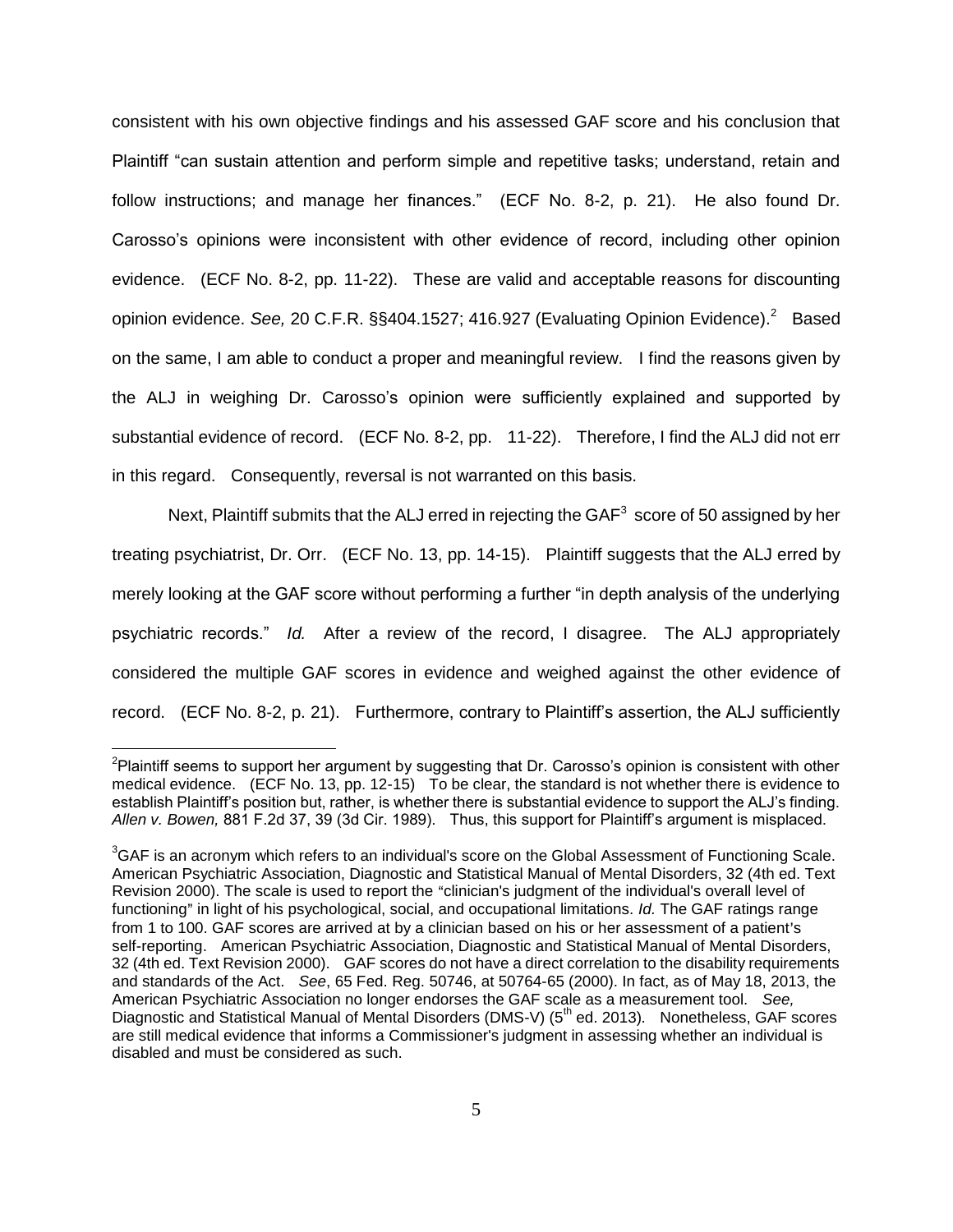addressed his rationale for crediting certain GAF scores over others. *Id.* Specifically, the ALJ found that "those scores in the mid to upper 50s…are more consistent with the objective findings of record including largely normal orientation, presentation, speech, expression, and thought process and the claimant's conservative treatment." *Id.* These are valid and appropriate reasons for weighing evidence. Consequently, I find no error in this regard.

Finally, Plaintiff argues that the ALJ erred in rejecting physical opinion evidence of Dr. Ahmed. (ECF No. 13, p. 15). Basically, Plaintiff suggests that the ALJ substituted his own opinion over the opinion of Dr. Ahmed. *Id.* After a review of the record, I disagree. Contrary to Plaintiff's assertion, the ALJ specifically considered the consulting opinion of Dr. Ahmed and gave it "limited weight" because it was internally inconsistent, inconsistent with other evidence of record (including other opinion evidence) and was based on plaintiff's subjective complaints of pain. (ECF No. 8-2, pp. 11-22). These are valid and acceptable reasons for discounting opinion evidence. *See,* 20 C.F.R. §§404.1527; 416.927 (Evaluating Opinion Evidence). Based on the same, I am able to conduct a proper and meaningful review. I find the reasons given by the ALJ in weighing Dr. Ahmed's opinion were sufficiently explained and supported by substantial evidence of record. (ECF No. 8-2, pp. 11-22). Therefore, I find the ALJ did not err in this regard. Consequently, reversal is not warranted on this basis either.

An appropriate order shall follow.

6